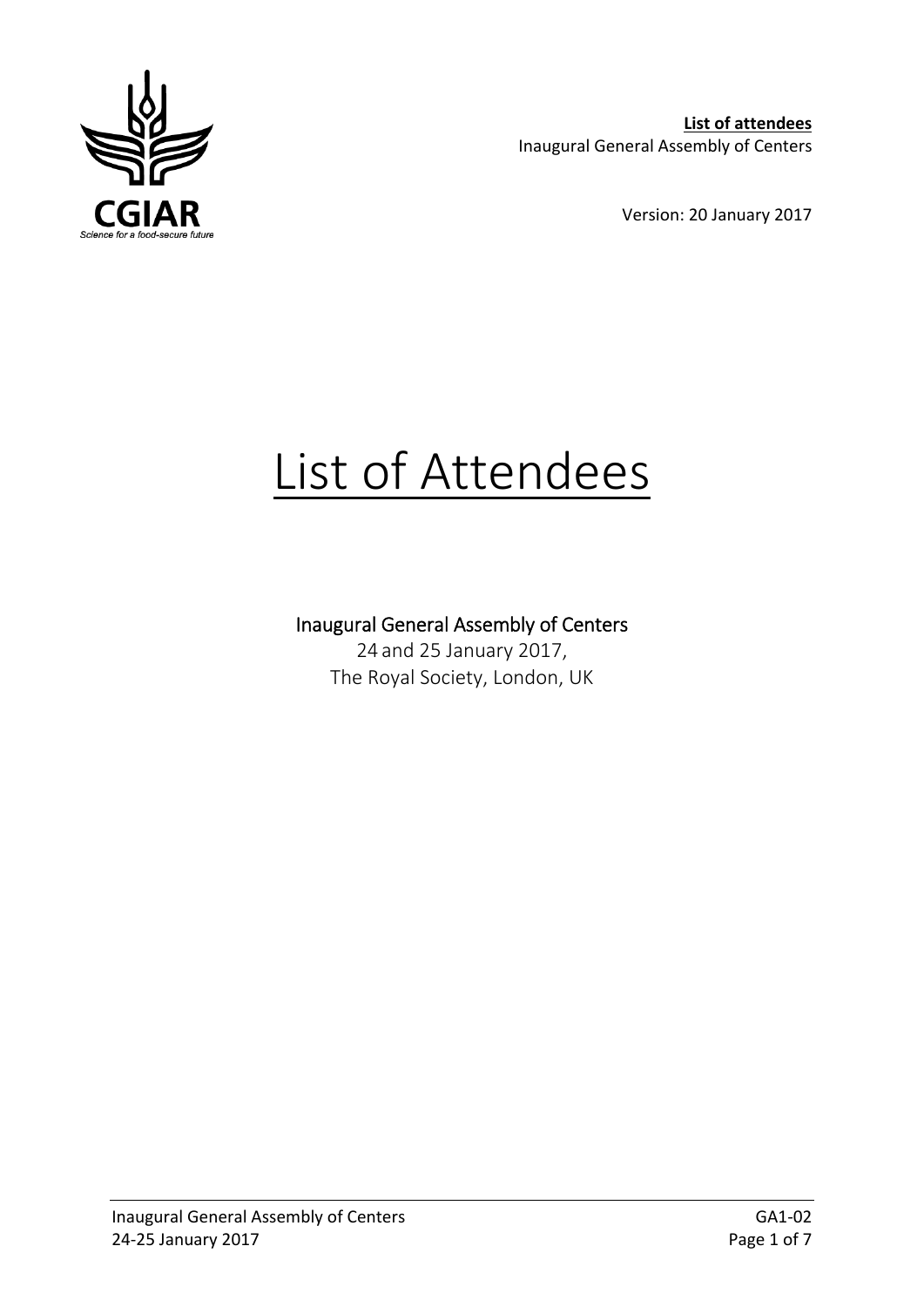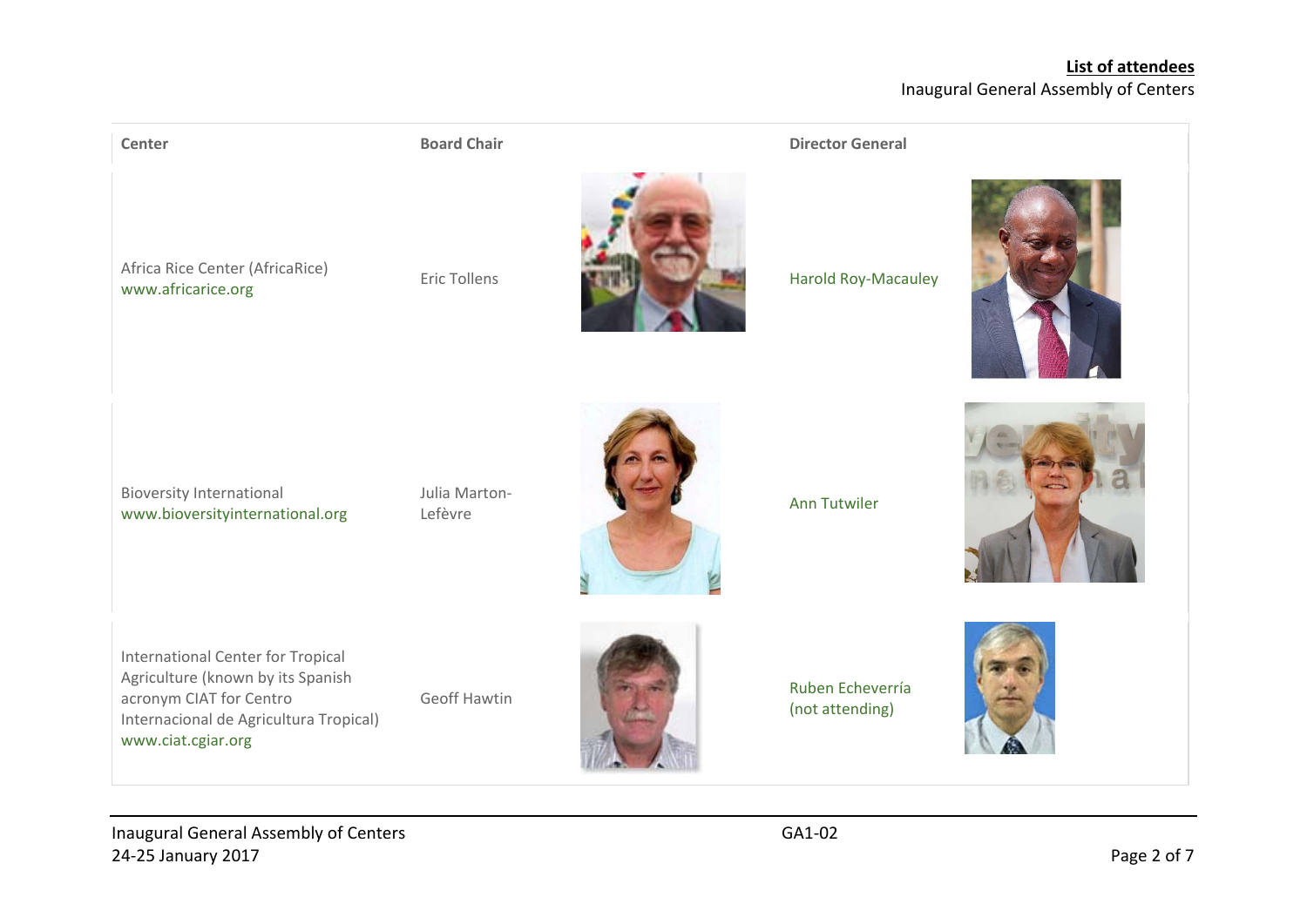Center for International Forestry Research (CIFOR) www.cifor.org

José Joaquín





International Maize and Wheat Improvement Center (known by its Spanish acronym CIMMYT for Centro Internacional de Mejoramiento de Maíz y Trigo) www.cimmyt.org





International Potato Center (known by its Spanish acronym CIP for Centro Internacional de la Papa) www.cipotato.org

Rodney D. Cooke

Michael Gerba (attending in place of Barbara Wells)



Inaugural General Assembly of Centers GA1-02 24‐25 January 2017 Page 3 of 7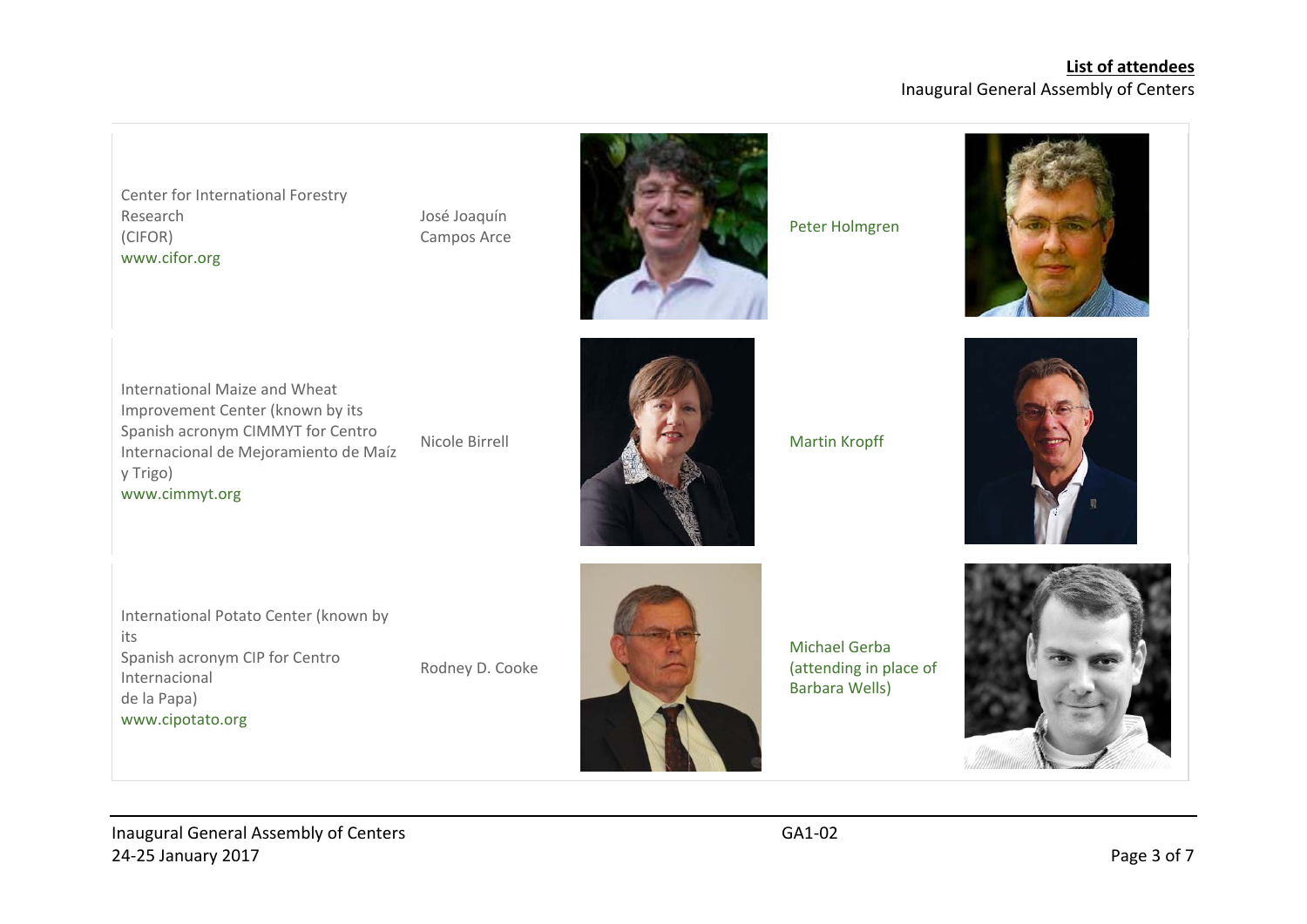International Center for Agricultural Research in the Dry Areas (ICARDA) www.icarda.org







International Crops Research Institute for the Semi‐Arid Tropics (ICRISAT) www.icrisat.org

Chandra Madramootoo (not attending)



David Bergvinson

International Food Policy Research Institute (IFPRI) www.ifpri.org

Kym Anderson (not



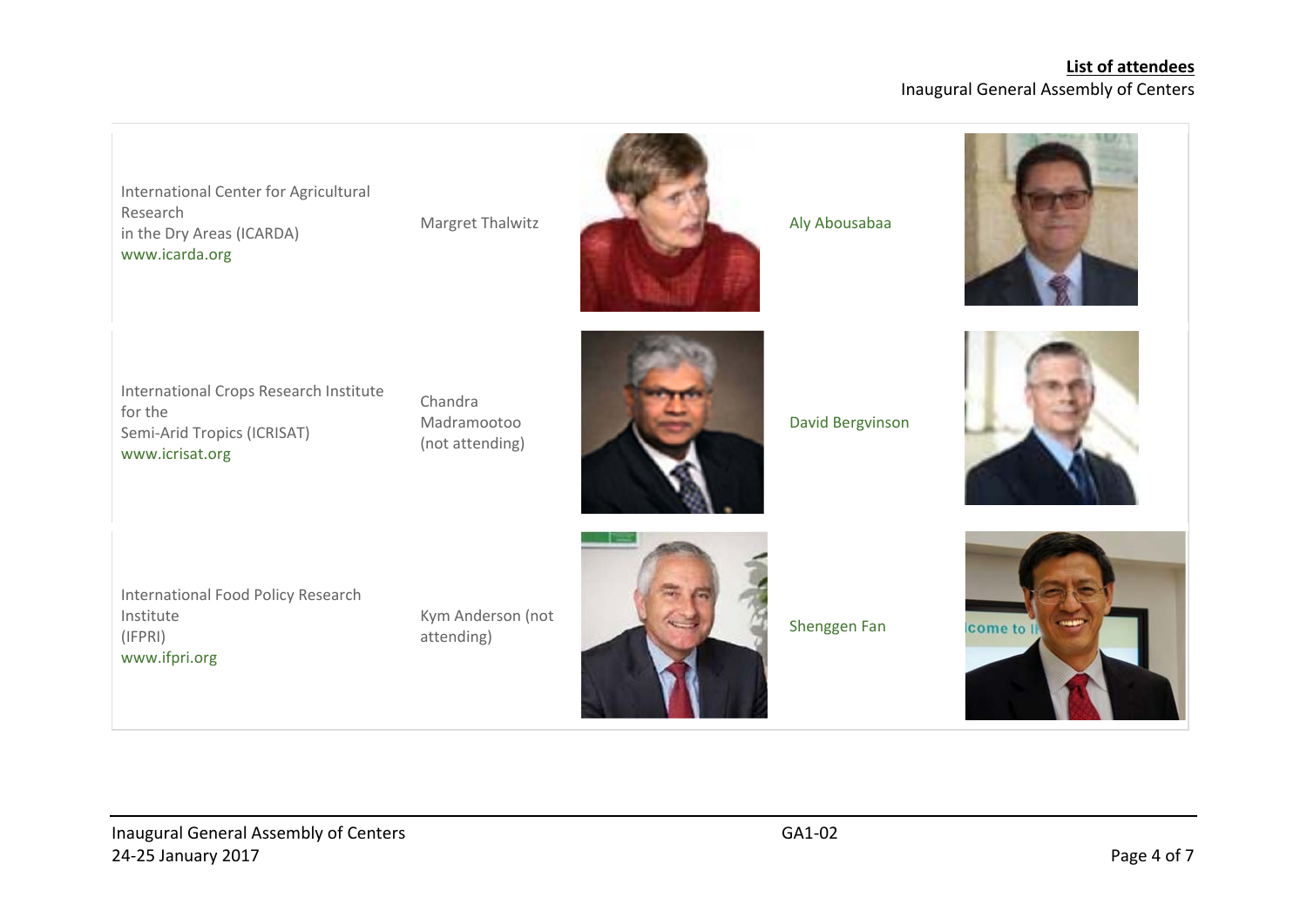International Institute of Tropical Agriculture (IITA) www.iita.org

Bruce Coulman



Nteranya Sanginga (DG) and Ylva Hillbur (DDG) both attending



International Livestock Research Institute (ILRI) www.ilri.org



International Rice Research Institute (IRRI) www.irri.org







Inaugural General Assembly of Centers GA1-02 24‐25 January 2017 Page 5 of 7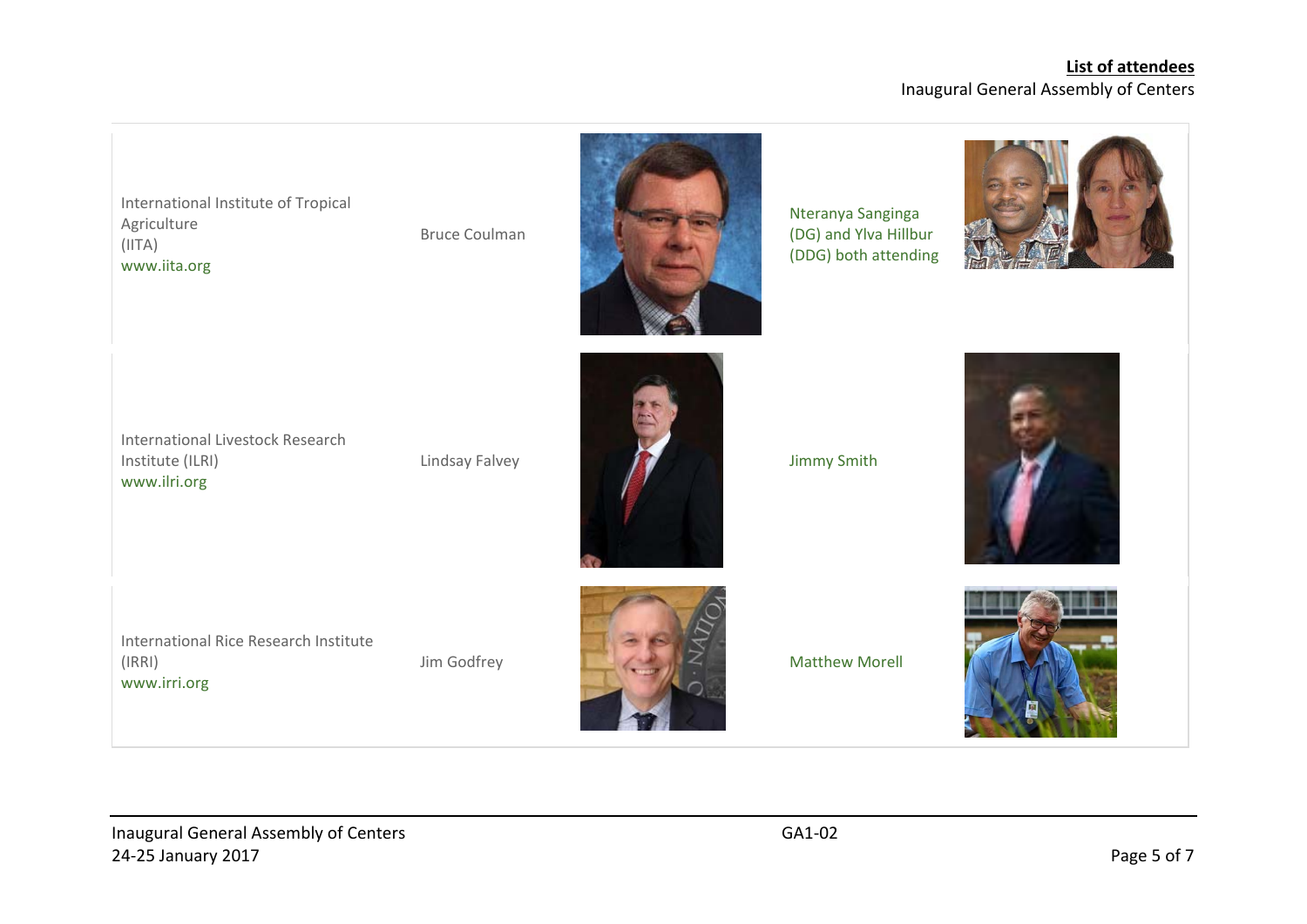International Water Management Institute (IWMI) www.iwmi.cgiar.org





World Agroforestry Centre (previously known as the International Centre for Research in Agroforestry, ICRAF) www.worldagroforestrycentre.org



**Tony Simons** 



WorldFish www.worldfishcenter.org Yvonne Pinto (attending in place of Beth Woods)



Blake Ratner



Inaugural General Assembly of Centers GA1-02 24‐25 January 2017 Page 6 of 7